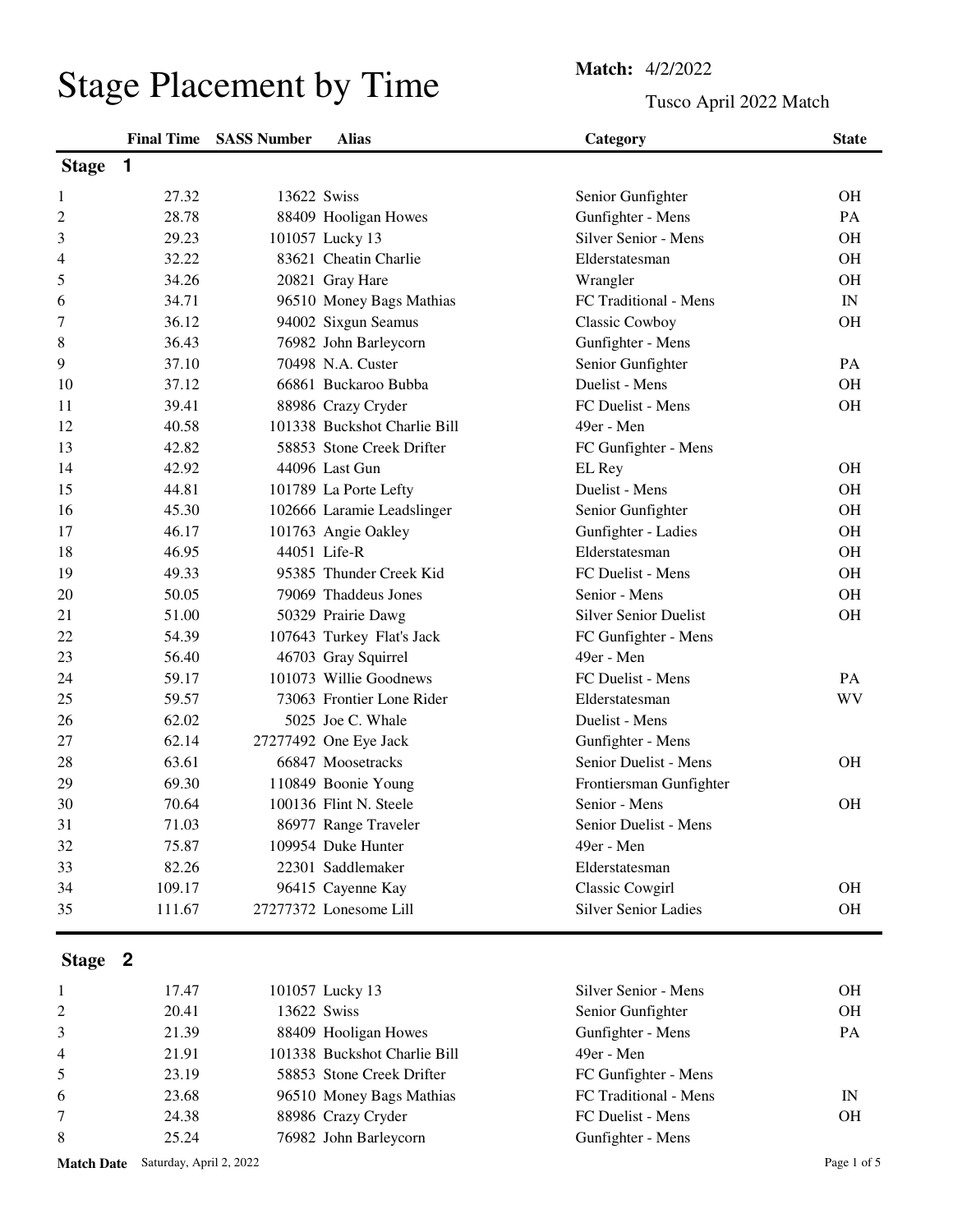|                   | <b>Final Time</b>       | <b>SASS Number</b> | <b>Alias</b>                 | Category                     | <b>State</b> |
|-------------------|-------------------------|--------------------|------------------------------|------------------------------|--------------|
| $\overline{9}$    | 26.59                   |                    | 94002 Sixgun Seamus          | Classic Cowboy               | <b>OH</b>    |
| 10                | 26.92                   |                    | 70498 N.A. Custer            | Senior Gunfighter            | PA           |
| 11                | 28.12                   |                    | 44051 Life-R                 | Elderstatesman               | <b>OH</b>    |
| 12                | 28.56                   |                    | 20821 Gray Hare              | Wrangler                     | <b>OH</b>    |
| 13                | 30.71                   |                    | 46703 Gray Squirrel          | 49er - Men                   |              |
| 14                | 32.52                   |                    | 95385 Thunder Creek Kid      | FC Duelist - Mens            | <b>OH</b>    |
| 15                | 32.80                   |                    | 96415 Cayenne Kay            | Classic Cowgirl              | <b>OH</b>    |
| 16                | 33.81                   |                    | 101073 Willie Goodnews       | FC Duelist - Mens            | PA           |
| 17                | 34.22                   |                    | 107643 Turkey Flat's Jack    | FC Gunfighter - Mens         |              |
| 18                | 34.80                   |                    | 101789 La Porte Lefty        | Duelist - Mens               | <b>OH</b>    |
| 19                | 35.06                   |                    | 27277492 One Eye Jack        | Gunfighter - Mens            |              |
| 20                | 35.51                   |                    | 102666 Laramie Leadslinger   | Senior Gunfighter            | <b>OH</b>    |
| 21                | 35.54                   |                    | 73063 Frontier Lone Rider    | Elderstatesman               | <b>WV</b>    |
| 22                | 35.64                   |                    | 79069 Thaddeus Jones         | Senior - Mens                | <b>OH</b>    |
| 23                | 35.84                   |                    | 66861 Buckaroo Bubba         | Duelist - Mens               | <b>OH</b>    |
| 24                | 38.11                   |                    | 83621 Cheatin Charlie        | Elderstatesman               | <b>OH</b>    |
| 25                | 41.72                   |                    | 5025 Joe C. Whale            | Duelist - Mens               |              |
| 26                | 42.87                   |                    | 66847 Moosetracks            | Senior Duelist - Mens        | <b>OH</b>    |
| 27                | 43.32                   |                    | 100136 Flint N. Steele       | Senior - Mens                | <b>OH</b>    |
| 28                | 43.54                   |                    | 109954 Duke Hunter           | 49er - Men                   |              |
| 29                | 47.25                   |                    | 50329 Prairie Dawg           | <b>Silver Senior Duelist</b> | <b>OH</b>    |
| 30                | 48.09                   |                    | 86977 Range Traveler         | Senior Duelist - Mens        |              |
| 31                | 48.68                   |                    | 110849 Boonie Young          | Frontiersman Gunfighter      |              |
| 32                | 49.54                   |                    | 44096 Last Gun               | EL Rey                       | <b>OH</b>    |
| 33                | 62.29                   |                    | 101763 Angie Oakley          | Gunfighter - Ladies          | <b>OH</b>    |
| 34                | 76.36                   |                    | 27277372 Lonesome Lill       | <b>Silver Senior Ladies</b>  | <b>OH</b>    |
| 35                | 82.92                   |                    | 22301 Saddlemaker            | Elderstatesman               |              |
| Stage 3           |                         |                    |                              |                              |              |
| 1                 | 22.71                   |                    | 20821 Gray Hare              | Wrangler                     | <b>OH</b>    |
| 2                 | 23.96                   |                    | 101057 Lucky 13              | Silver Senior - Mens         | <b>OH</b>    |
| 3                 | 25.59                   |                    | 96510 Money Bags Mathias     | FC Traditional - Mens        | IN           |
| 4                 | 27.19                   | 13622 Swiss        |                              | Senior Gunfighter            | OH           |
| 5                 | 27.65                   |                    | 44051 Life-R                 | Elderstatesman               | OH           |
| 6                 | 27.98                   |                    | 101338 Buckshot Charlie Bill | 49er - Men                   |              |
| 7                 | 28.31                   |                    | 76982 John Barleycorn        | Gunfighter - Mens            |              |
| 8                 | 29.21                   |                    | 88986 Crazy Cryder           | FC Duelist - Mens            | OH           |
| 9                 | 29.59                   |                    | 66861 Buckaroo Bubba         | Duelist - Mens               | <b>OH</b>    |
| 10                | 32.66                   |                    | 88409 Hooligan Howes         | Gunfighter - Mens            | PA           |
| 11                | 32.70                   |                    | 107643 Turkey Flat's Jack    | FC Gunfighter - Mens         |              |
| 12                | 35.51                   |                    | 58853 Stone Creek Drifter    | FC Gunfighter - Mens         |              |
| 13                | 35.77                   |                    | 94002 Sixgun Seamus          | <b>Classic Cowboy</b>        | <b>OH</b>    |
| 14                | 36.10                   |                    | 70498 N.A. Custer            | Senior Gunfighter            | PA           |
| 15                | 36.71                   |                    | 83621 Cheatin Charlie        | Elderstatesman               | OH           |
| 16                | 37.73                   |                    | 95385 Thunder Creek Kid      | FC Duelist - Mens            | OH           |
| 17                | 39.21                   |                    | 46703 Gray Squirrel          | 49er - Men                   |              |
| 18                | 39.47                   |                    | 44096 Last Gun               | EL Rey                       | OH           |
| 19                | 40.14                   |                    | 102666 Laramie Leadslinger   | Senior Gunfighter            | OH           |
| 20                | 42.72                   |                    | 101073 Willie Goodnews       | FC Duelist - Mens            | PA           |
| 21                | 45.18                   |                    | 50329 Prairie Dawg           | <b>Silver Senior Duelist</b> | OH           |
| <b>Match Date</b> | Saturday, April 2, 2022 |                    |                              |                              | Page 2 of 5  |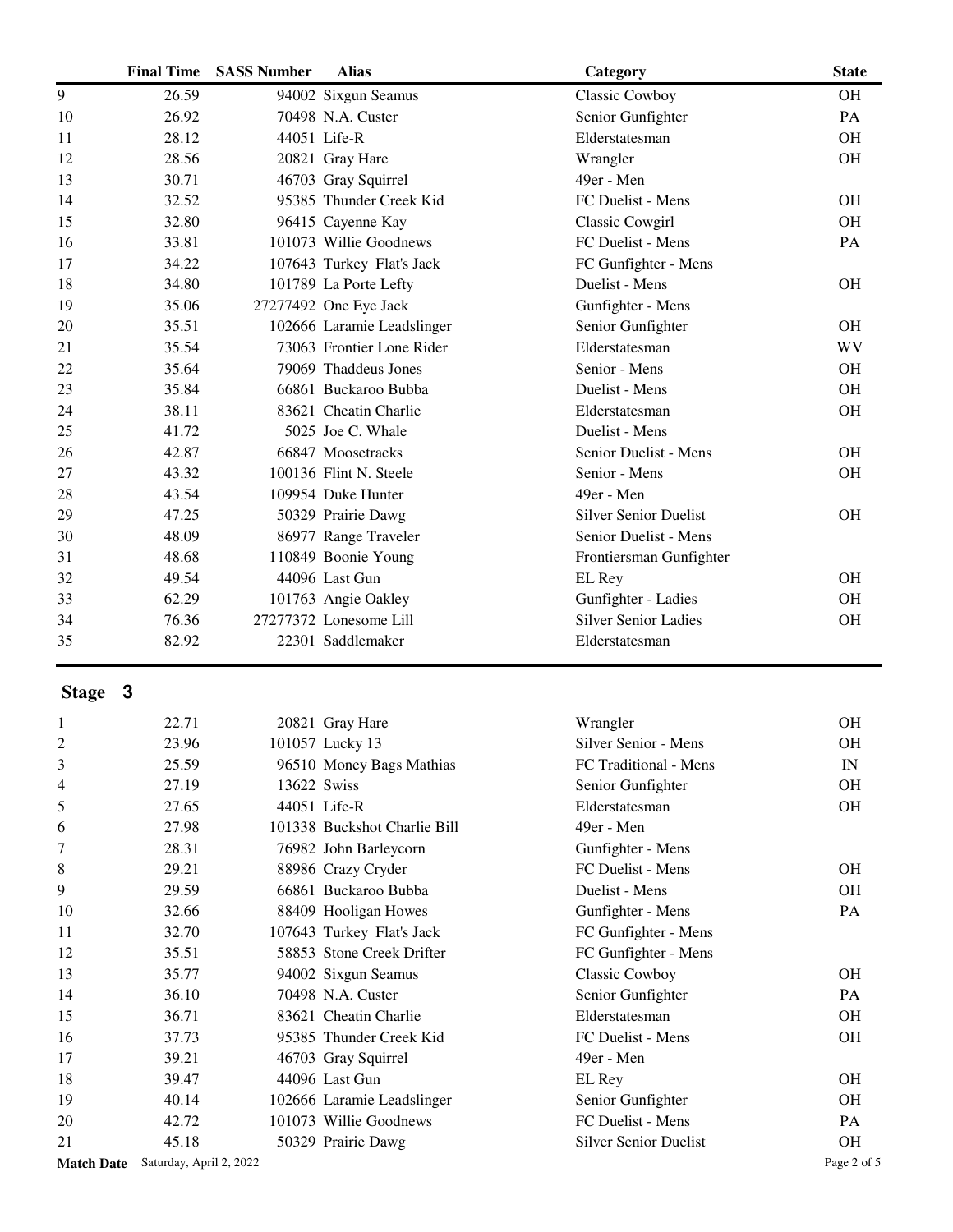|    | <b>Final Time</b> | <b>SASS Number</b> | <b>Alias</b>              | Category                    | <b>State</b> |
|----|-------------------|--------------------|---------------------------|-----------------------------|--------------|
| 22 | 46.74             |                    | 109954 Duke Hunter        | 49er - Men                  |              |
| 23 | 48.98             |                    | 100136 Flint N. Steele    | Senior - Mens               | <b>OH</b>    |
| 24 | 49.08             |                    | 110849 Boonie Young       | Frontiersman Gunfighter     |              |
| 25 | 49.23             |                    | 96415 Cayenne Kay         | Classic Cowgirl             | <b>OH</b>    |
| 26 | 50.01             |                    | 101789 La Porte Lefty     | Duelist - Mens              | <b>OH</b>    |
| 27 | 51.20             |                    | 79069 Thaddeus Jones      | Senior - Mens               | <b>OH</b>    |
| 28 | 53.02             |                    | 101763 Angie Oakley       | Gunfighter - Ladies         | <b>OH</b>    |
| 29 | 54.40             |                    | 86977 Range Traveler      | Senior Duelist - Mens       |              |
| 30 | 55.79             |                    | 5025 Joe C. Whale         | Duelist - Mens              |              |
| 31 | 62.29             |                    | 73063 Frontier Lone Rider | Elderstatesman              | <b>WV</b>    |
| 32 | 73.19             |                    | 66847 Moosetracks         | Senior Duelist - Mens       | <b>OH</b>    |
| 33 | 79.44             |                    | 27277492 One Eye Jack     | Gunfighter - Mens           |              |
| 34 | 84.33             |                    | 22301 Saddlemaker         | Elderstatesman              |              |
| 35 | 95.92             |                    | 27277372 Lonesome Lill    | <b>Silver Senior Ladies</b> | <b>OH</b>    |

## **Stage 4**

| 1                 | 19.43                   |             | 101057 Lucky 13              | Silver Senior - Mens         | <b>OH</b>   |
|-------------------|-------------------------|-------------|------------------------------|------------------------------|-------------|
| $\overline{c}$    | 20.34                   |             | 96510 Money Bags Mathias     | FC Traditional - Mens        | IN          |
| 3                 | 21.55                   | 13622 Swiss |                              | Senior Gunfighter            | <b>OH</b>   |
| 4                 | 23.44                   |             | 88409 Hooligan Howes         | Gunfighter - Mens            | PA          |
| 5                 | 24.53                   |             | 76982 John Barleycorn        | Gunfighter - Mens            |             |
| 6                 | 26.97                   |             | 20821 Gray Hare              | Wrangler                     | <b>OH</b>   |
| 7                 | 27.57                   |             | 70498 N.A. Custer            | Senior Gunfighter            | PA          |
| 8                 | 27.66                   |             | 83621 Cheatin Charlie        | Elderstatesman               | <b>OH</b>   |
| 9                 | 28.40                   |             | 58853 Stone Creek Drifter    | FC Gunfighter - Mens         |             |
| 10                | 28.78                   |             | 66861 Buckaroo Bubba         | Duelist - Mens               | <b>OH</b>   |
| 11                | 31.52                   |             | 73063 Frontier Lone Rider    | Elderstatesman               | <b>WV</b>   |
| 12                | 32.25                   |             | 94002 Sixgun Seamus          | Classic Cowboy               | <b>OH</b>   |
| 13                | 33.77                   |             | 88986 Crazy Cryder           | FC Duelist - Mens            | OH          |
| 14                | 34.74                   |             | 44051 Life-R                 | Elderstatesman               | <b>OH</b>   |
| 15                | 34.86                   |             | 101073 Willie Goodnews       | FC Duelist - Mens            | PA          |
| 16                | 36.01                   |             | 46703 Gray Squirrel          | 49er - Men                   |             |
| 17                | 36.86                   |             | 107643 Turkey Flat's Jack    | FC Gunfighter - Mens         |             |
| 18                | 37.34                   |             | 101338 Buckshot Charlie Bill | 49er - Men                   |             |
| 19                | 37.71                   |             | 79069 Thaddeus Jones         | Senior - Mens                | <b>OH</b>   |
| 20                | 38.01                   |             | 44096 Last Gun               | EL Rey                       | OH          |
| 21                | 38.67                   |             | 101789 La Porte Lefty        | Duelist - Mens               | <b>OH</b>   |
| 22                | 39.43                   |             | 95385 Thunder Creek Kid      | FC Duelist - Mens            | <b>OH</b>   |
| 23                | 41.00                   |             | 102666 Laramie Leadslinger   | Senior Gunfighter            | <b>OH</b>   |
| 24                | 41.92                   |             | 50329 Prairie Dawg           | <b>Silver Senior Duelist</b> | <b>OH</b>   |
| 25                | 42.34                   |             | 101763 Angie Oakley          | Gunfighter - Ladies          | <b>OH</b>   |
| 26                | 42.42                   |             | 109954 Duke Hunter           | 49er - Men                   |             |
| 27                | 42.70                   |             | 100136 Flint N. Steele       | Senior - Mens                | <b>OH</b>   |
| 28                | 45.76                   |             | 5025 Joe C. Whale            | Duelist - Mens               |             |
| 29                | 47.03                   |             | 66847 Moosetracks            | Senior Duelist - Mens        | <b>OH</b>   |
| 30                | 48.37                   |             | 96415 Cayenne Kay            | Classic Cowgirl              | <b>OH</b>   |
| 31                | 50.19                   |             | 27277492 One Eye Jack        | Gunfighter - Mens            |             |
| 32                | 54.36                   |             | 86977 Range Traveler         | Senior Duelist - Mens        |             |
| 33                | 63.91                   |             | 110849 Boonie Young          | Frontiersman Gunfighter      |             |
| 34                | 79.41                   |             | 22301 Saddlemaker            | Elderstatesman               |             |
| <b>Match Date</b> | Saturday, April 2, 2022 |             |                              |                              | Page 3 of 5 |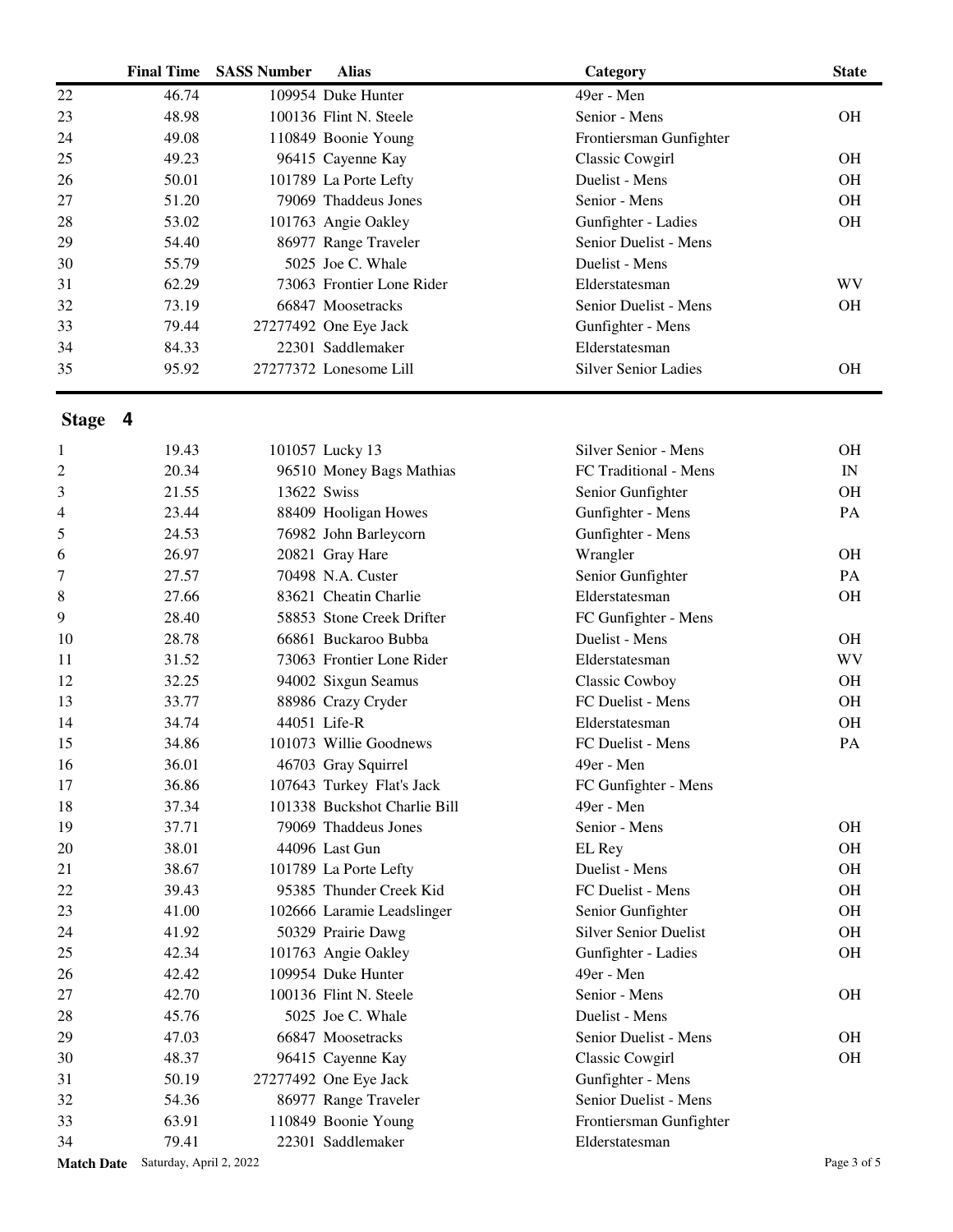|                   | <b>Final Time</b>       | <b>SASS Number</b> | <b>Alias</b>                 | Category                     | <b>State</b> |
|-------------------|-------------------------|--------------------|------------------------------|------------------------------|--------------|
| 35                | 101.94                  |                    | 27277372 Lonesome Lill       | <b>Silver Senior Ladies</b>  | <b>OH</b>    |
| Stage 5           |                         |                    |                              |                              |              |
| 1                 | 18.07                   |                    | 101057 Lucky 13              | Silver Senior - Mens         | <b>OH</b>    |
| 2                 | 18.71                   |                    | 20821 Gray Hare              | Wrangler                     | <b>OH</b>    |
| 3                 | 21.09                   |                    | 88409 Hooligan Howes         | Gunfighter - Mens            | PA           |
| 4                 | 21.14                   | 13622 Swiss        |                              | Senior Gunfighter            | <b>OH</b>    |
| 5                 | 21.67                   |                    | 58853 Stone Creek Drifter    | FC Gunfighter - Mens         |              |
| 6                 | 23.10                   |                    | 96510 Money Bags Mathias     | FC Traditional - Mens        | IN           |
| 7                 | 23.82                   |                    | 70498 N.A. Custer            | Senior Gunfighter            | PA           |
| 8                 | 24.18                   |                    | 76982 John Barleycorn        | Gunfighter - Mens            |              |
| 9                 | 25.24                   |                    | 101338 Buckshot Charlie Bill | 49er - Men                   |              |
| 9                 | 25.24                   |                    | 66861 Buckaroo Bubba         | Duelist - Mens               | <b>OH</b>    |
| 11                | 25.49                   |                    | 46703 Gray Squirrel          | 49er - Men                   |              |
| 12                | 25.55                   |                    | 88986 Crazy Cryder           | FC Duelist - Mens            | <b>OH</b>    |
| 13                | 27.45                   |                    | 79069 Thaddeus Jones         | Senior - Mens                | <b>OH</b>    |
| 14                | 27.50                   |                    | 83621 Cheatin Charlie        | Elderstatesman               | <b>OH</b>    |
| 15                | 28.27                   |                    | 107643 Turkey Flat's Jack    | FC Gunfighter - Mens         |              |
| 16                | 29.58                   |                    | 73063 Frontier Lone Rider    | Elderstatesman               | WV           |
| 17                | 30.24                   |                    | 101763 Angie Oakley          | Gunfighter - Ladies          | <b>OH</b>    |
| 18                | 30.47                   |                    | 94002 Sixgun Seamus          | Classic Cowboy               | <b>OH</b>    |
| 19                | 32.35                   |                    | 44096 Last Gun               | EL Rey                       | <b>OH</b>    |
| 20                | 32.78                   |                    | 44051 Life-R                 | Elderstatesman               | <b>OH</b>    |
| 21                | 33.16                   |                    | 96415 Cayenne Kay            | Classic Cowgirl              | <b>OH</b>    |
| 22                | 33.49                   |                    | 95385 Thunder Creek Kid      | FC Duelist - Mens            | <b>OH</b>    |
| 23                | 34.97                   |                    | 101789 La Porte Lefty        | Duelist - Mens               | <b>OH</b>    |
| 24                | 35.80                   |                    | 27277492 One Eye Jack        | Gunfighter - Mens            |              |
| 25                | 36.39                   |                    | 66847 Moosetracks            | Senior Duelist - Mens        | <b>OH</b>    |
| 26                | 38.34                   |                    | 100136 Flint N. Steele       | Senior - Mens                | <b>OH</b>    |
| 27                | 39.86                   |                    | 101073 Willie Goodnews       | FC Duelist - Mens            | PA           |
| 28                | 41.30                   |                    | 102666 Laramie Leadslinger   | Senior Gunfighter            | <b>OH</b>    |
| 29                | 42.18                   |                    | 50329 Prairie Dawg           | <b>Silver Senior Duelist</b> | <b>OH</b>    |
| 30                | 46.27                   |                    | 5025 Joe C. Whale            | Duelist - Mens               |              |
| 31                | 48.95                   |                    | 109954 Duke Hunter           | 49er - Men                   |              |
| 32                | 60.50                   |                    | 86977 Range Traveler         | Senior Duelist - Mens        |              |
| 33                | 61.63                   |                    | 110849 Boonie Young          | Frontiersman Gunfighter      |              |
| 34                | 75.89                   |                    | 27277372 Lonesome Lill       | <b>Silver Senior Ladies</b>  | <b>OH</b>    |
| 35                | 101.23                  |                    | 22301 Saddlemaker            | Elderstatesman               |              |
|                   |                         |                    |                              |                              |              |
| Stage 6           |                         |                    |                              |                              |              |
| 1                 | 19.05                   |                    | 101057 Lucky 13              | Silver Senior - Mens         | <b>OH</b>    |
| 2                 | 20.82                   | 13622 Swiss        |                              | Senior Gunfighter            | <b>OH</b>    |
| 3                 | 22.08                   |                    | 20821 Gray Hare              | Wrangler                     | <b>OH</b>    |
| 4                 | 23.05                   |                    | 88409 Hooligan Howes         | Gunfighter - Mens            | PA           |
| 5                 | 23.71                   |                    | 101338 Buckshot Charlie Bill | 49er - Men                   |              |
| 6                 | 24.61                   |                    | 94002 Sixgun Seamus          | <b>Classic Cowboy</b>        | <b>OH</b>    |
| 7                 | 25.60                   |                    | 76982 John Barleycorn        | Gunfighter - Mens            |              |
| 8                 | 26.00                   |                    | 58853 Stone Creek Drifter    | FC Gunfighter - Mens         |              |
| 9                 | 26.14                   |                    | 70498 N.A. Custer            | Senior Gunfighter            | PA           |
| <b>Match Date</b> | Saturday, April 2, 2022 |                    |                              |                              | Page 4 of 5  |